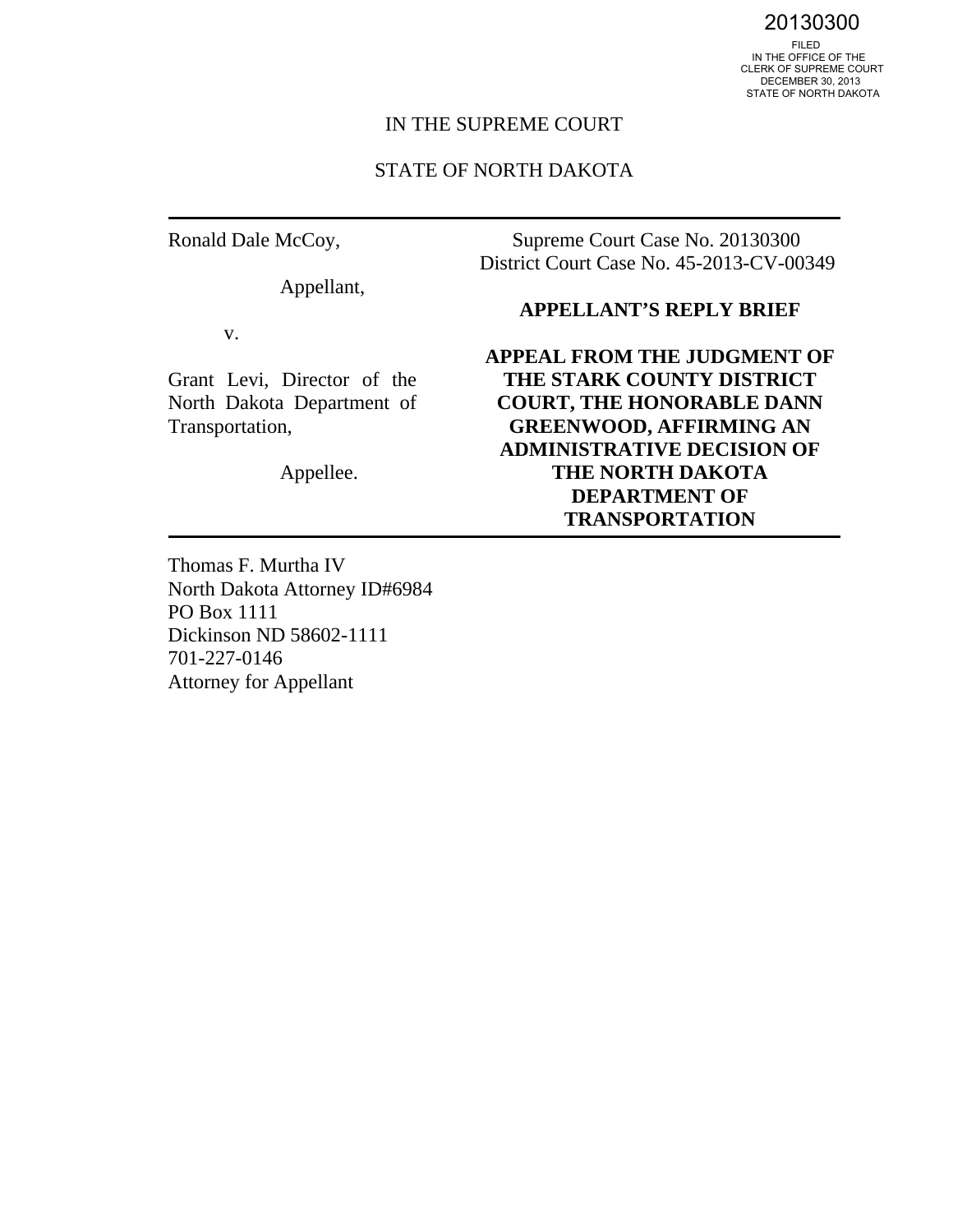# [¶1] **TABLE OF CONTENTS**

| By paragraph                                                                                                                                  |
|-----------------------------------------------------------------------------------------------------------------------------------------------|
|                                                                                                                                               |
|                                                                                                                                               |
| Does the exclusionary rule apply in civil implied consent hearings?<br>$\mathbf{I}$ .                                                         |
| Is North Dakota's implied consent law a valid exception to the warrant<br>$\prod$ .<br>requirement?                                           |
|                                                                                                                                               |
|                                                                                                                                               |
| N.D.C.C. § 28-32-24(3) and § 28-32-46 provide for the exclusion of<br>L.<br>illegally obtained evidence in civil implied consent proceedings. |
|                                                                                                                                               |
| North Dakota's implied consent law is not a valid exception to the warrant<br>П.<br>requirement.                                              |
|                                                                                                                                               |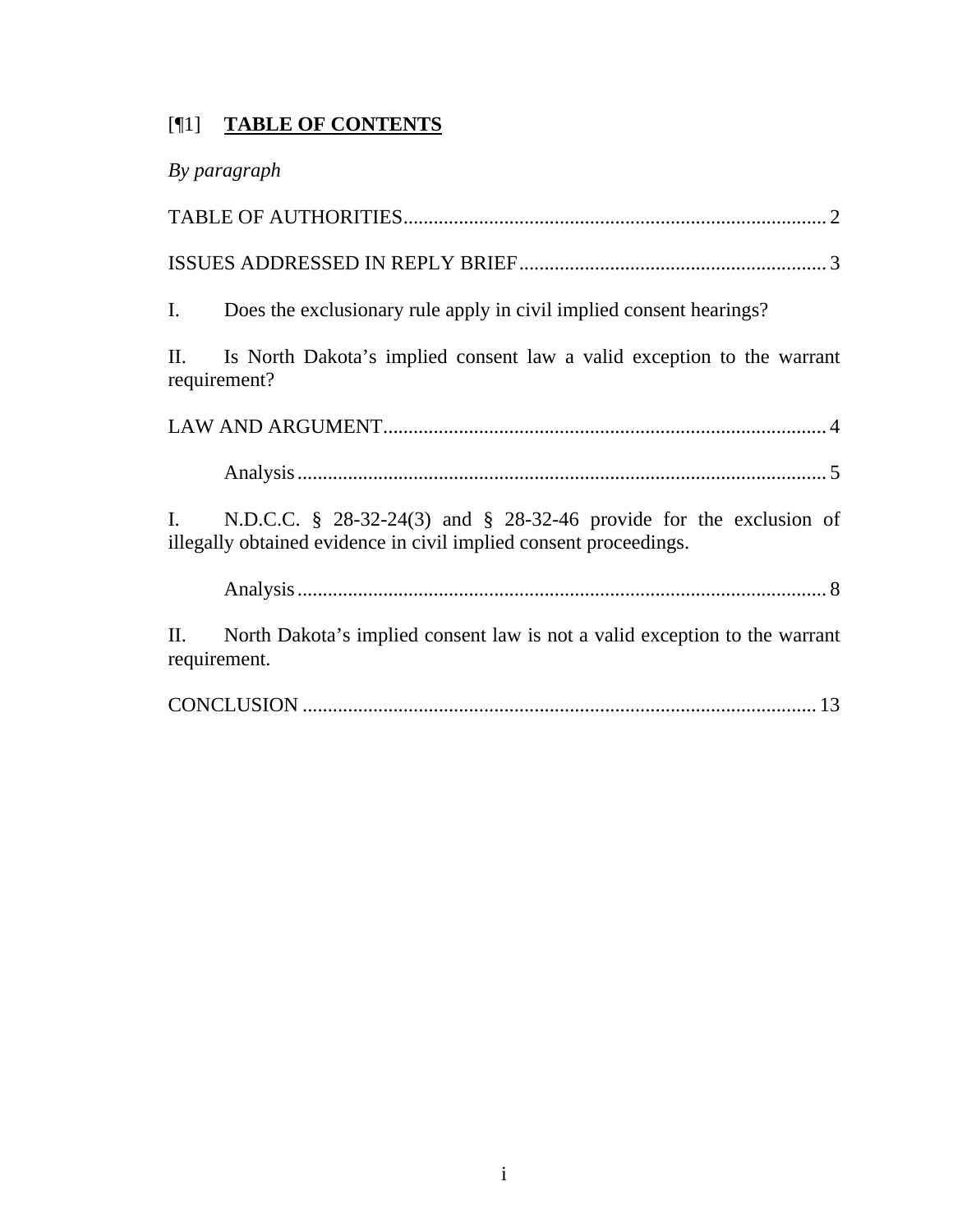# [¶2] TABLE OF AUTHORITIES

# UNITED STATES SUPREME COURT

| Missouri v. McNeely,                                  |  |
|-------------------------------------------------------|--|
| Frost v. R.R. Comm'n,                                 |  |
| Schmerber v. California,                              |  |
| <b>NORTH DAKOTA SUPREME COURT</b>                     |  |
| Richter v. North Dakota Department of Transportation, |  |
| <b>NORTH DAKOTA CONSTITUTION</b>                      |  |
|                                                       |  |
|                                                       |  |
|                                                       |  |
| <b>NORTH DAKOTA CENTURY CODE</b>                      |  |
|                                                       |  |
|                                                       |  |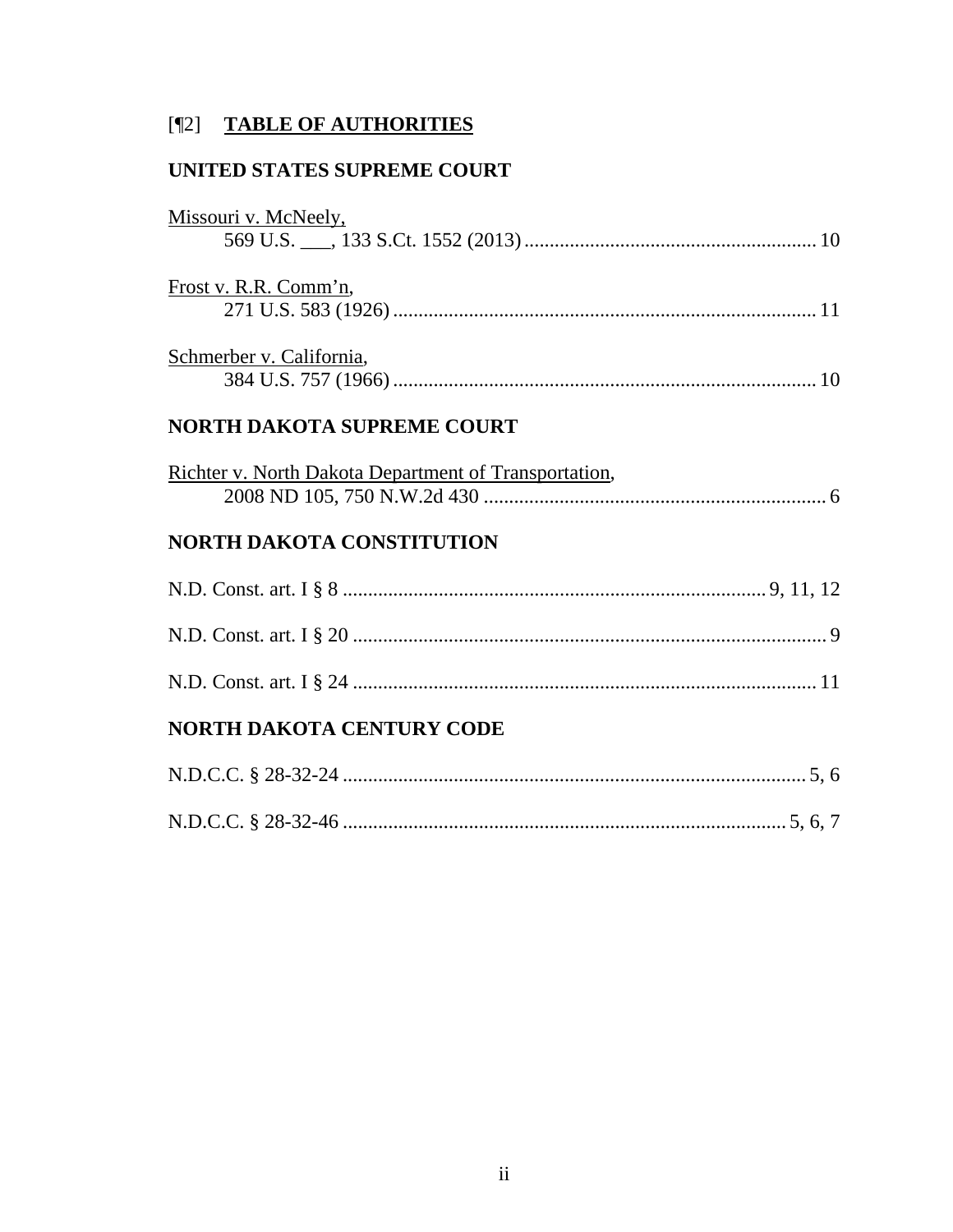#### [¶3] **ISSUES ADDRESSED IN REPLY BRIEF**

**I. Does the exclusionary rule apply in civil implied consent hearings?** 

**II. Is North Dakota's implied consent law a valid exception to the warrant requirement?** 

# [¶4] **LAW AND ARGUMENT**

# [¶5] **Analysis**

**I. N.D.C.C. § 28-32-24(3) and § 28-32-46 provide for the exclusion of illegally obtained evidence in civil implied consent proceedings.** 

[¶6] Section 28-32-24(3), N.D.C.C., states:

Upon proper objection, evidence that is irrelevant, immaterial, unduly repetitious, or excludable on constitutional or statutory grounds, or on the basis of evidentiary privilege recognized in the courts of this state, may be excluded. In the absence of proper objection, the agency, or any person conducting a proceeding for it, may exclude objectionable evidence.

The hearing officer erroneously concluded he did not have the authority to exclude evidence and did not make any findings of fact regarding whether evidence should be excluded because the wardens illegally detained Richter. Under N.D.C.C. § 28-32-46, if we do not affirm the order of the agency, the order "must be modified or reversed, and the case shall be remanded to the agency for disposition in accordance with the order of the court." We therefore reverse under N.D.C.C. § 28-32-46(7) and remand for the hearing officer to make findings of fact that sufficiently address the evidence presented to the agency by the appellant.

In determining whether the evidence should be excluded, the hearing officer should determine whether a valid citizen's arrest occurred or whether Richter was illegally seized by the wardens. If the evidence was the result of an illegal seizure, the hearing officer has the authority to exclude the evidence obtained from that illegal seizure

Richter v. North Dakota Department of Transportation, 2008 ND 105, ¶19-20, 750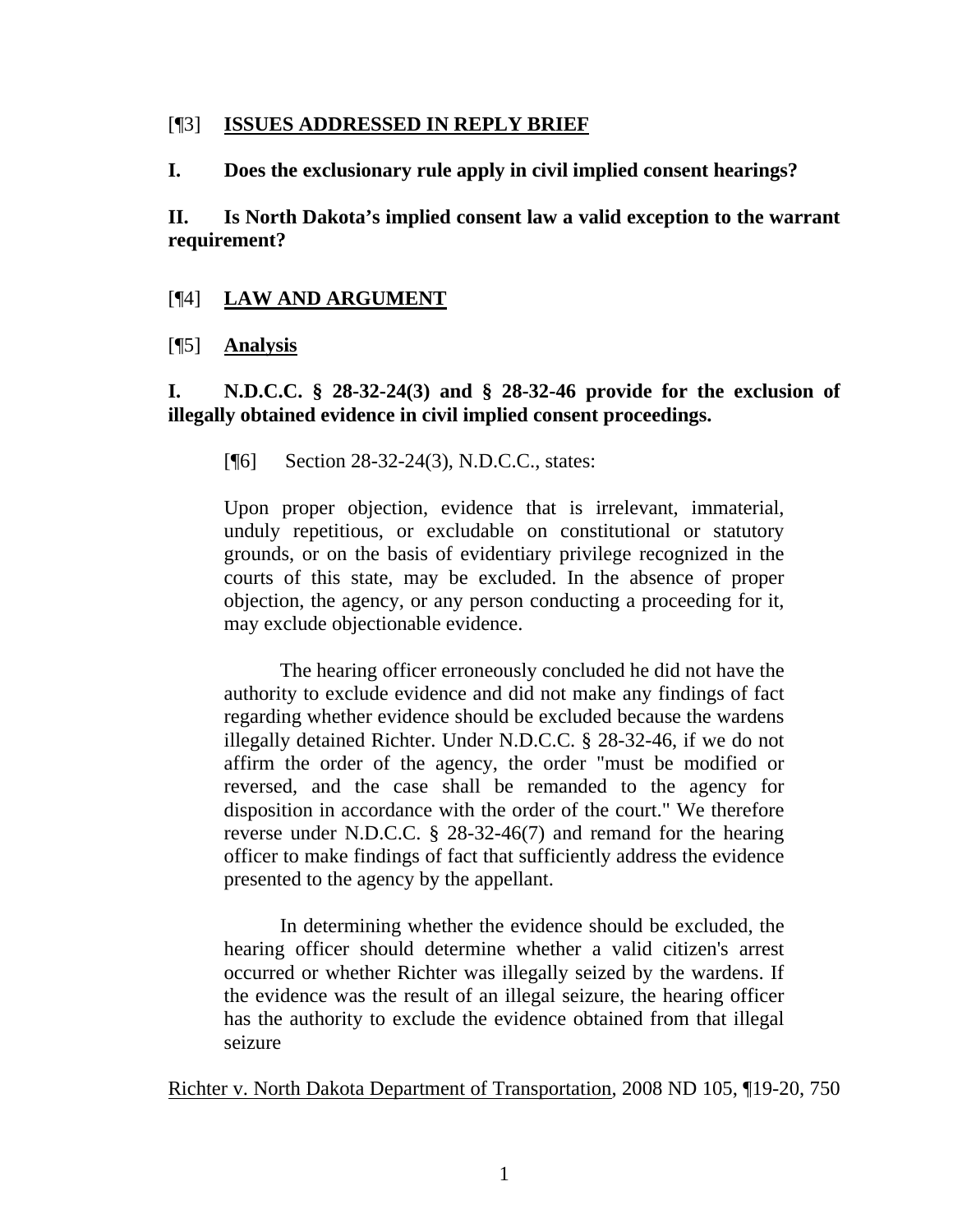N.W.2d 430. Therefore, as explained in Richter, the exclusionary rule does apply in civil implied consent proceedings to illegally seized evidence.

[¶7] Further, because N.D.C.C. § 28-32-46 requires that upon review the court must affirm an agency decision unless "[t]he order is in violation of the constitutional rights of the appellant" the exclusionary rule does apply in civil implied consent proceedings.

[¶8] **Analysis** 

## **II. North Dakota's implied consent law is not a valid exception to the warrant requirement.**

[¶9] Counsel is aware of no published decision that allows the North Dakota legislature or a North Dakota agency to draft a law or rule to validly circumvent the warrant requirement. In fact it appears that North Dakota's Constitution would forbid the same. Article I, Section 20 explicitly states that "[t]o guard against transgressions of the high powers which we have delegated, we declare that everything in this article is excepted out of the general powers of government and shall forever remain inviolate." As such Article I Section 8 cannot be excepted by the Department and the search warrant requirement cannot be excepted by North Dakota's implied consent law.

[¶10] The Department argues that the United States Supreme Court in Missouri v. McNeely, 569 U.S. \_\_\_, 133 S.Ct. 1552 (2013) "expressly recognized the continued viability of implied consent laws as a recognized exception to the warrant requirement in the absence of demonstrated exigent circumstances."

2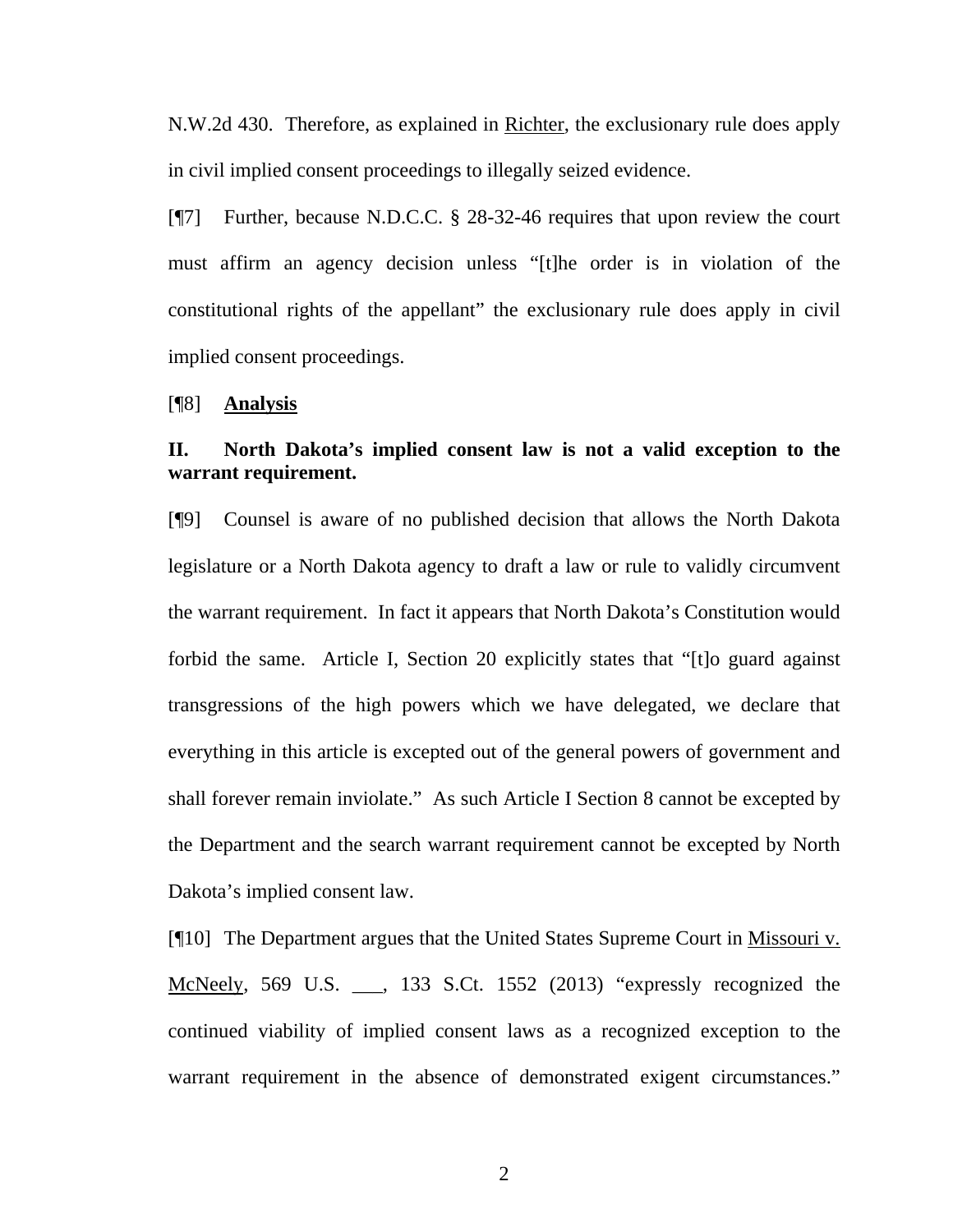Appellees Brief page 11. However, if that is the case then why wasn't the search in McNeely valid as an exception to the warrant requirement pursuant to the State of Missouri's implied consent law? The answer is the Department is misreading McNeely. McNeely is a clarification of <u>Schmerber v. California</u>, 384 U.S. 757 (1966) that defines exigent circumstances. McNeely does not expressly recognize implied consent laws as an exception to the warrant requirement in the absence of demonstrated exigent circumstances.

[¶11] Article I Section 24 of the Constitution of the State of North Dakota states that "[t]he provisions of this constitution are mandatory and prohibitory unless, by express words, they are declared to be otherwise." Thus Article I Section 8 is mandatory and prohibitory. The Department however argues that because a driver can consent to a search it is legal for the State to require that consent in order to obtain the privilege to drive. The Department's argument however conflicts with the doctrine of unconstitutional conditions articulated by the United States Supreme Court in Frost v. R.R. Comm'n of State of Cal., 271 U.S. 583, 593-94

(1926) where the Supreme Court stated that

as a general rule, the state, having power to deny a privilege altogether, may grant it upon such conditions as it sees fit to impose. But the power of the state in that respect is not unlimited, and one of the limitations is that it may not impose conditions which require the relinquishment of constitutional rights. If the state may compel the surrender of one constitutional right as a condition of its favor, it may, in like manner, compel a surrender of all. It is inconceivable that guaranties embedded in the Constitution of the United States may thus be manipulated out of existence.

[¶12] Because North Dakota's implied consent law requires that a driver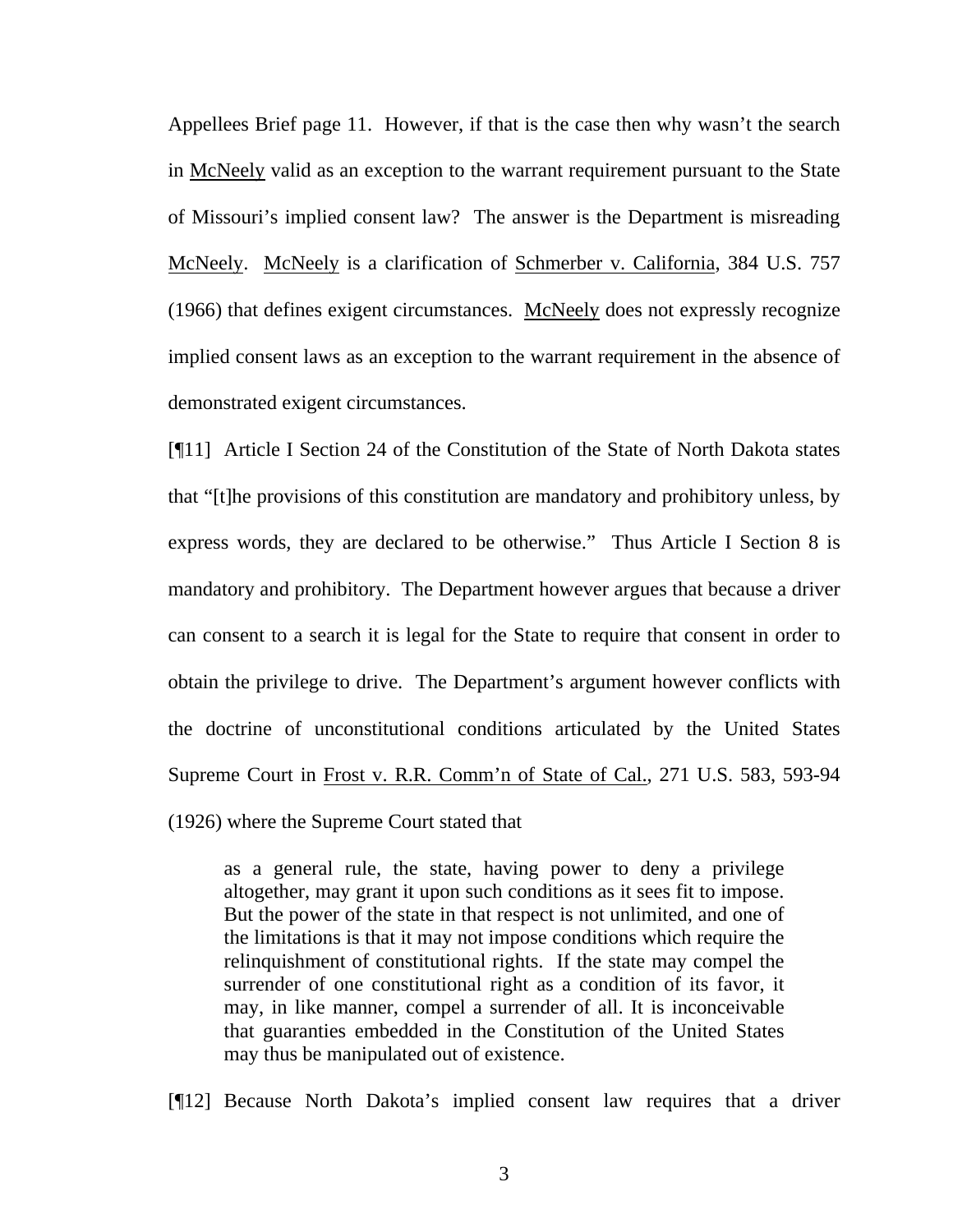relinquish their Article I Section 8 rights by consenting to a search in return for the privilege to drive, thereby forcing the exchange of a mere privilege for a constitutional right North Dakota's implied consent law is unconstitutional.

# [¶13] **CONCLUSION**

[¶14] Based on the foregoing arguments and law Mr. McCoy respectfully requests that the decision to suspend his North Dakota driving privileges for 180 days be reversed.

Dated: December 30, 2012 /s/ Thomas F. Murtha IV

Thomas F. Murtha IV(ID #06984) 135 Sims, Suite 217 PO Box 1111 Dickinson, ND 58602-1111 Telephone: (701) 227-0146 Attorney for Appellant